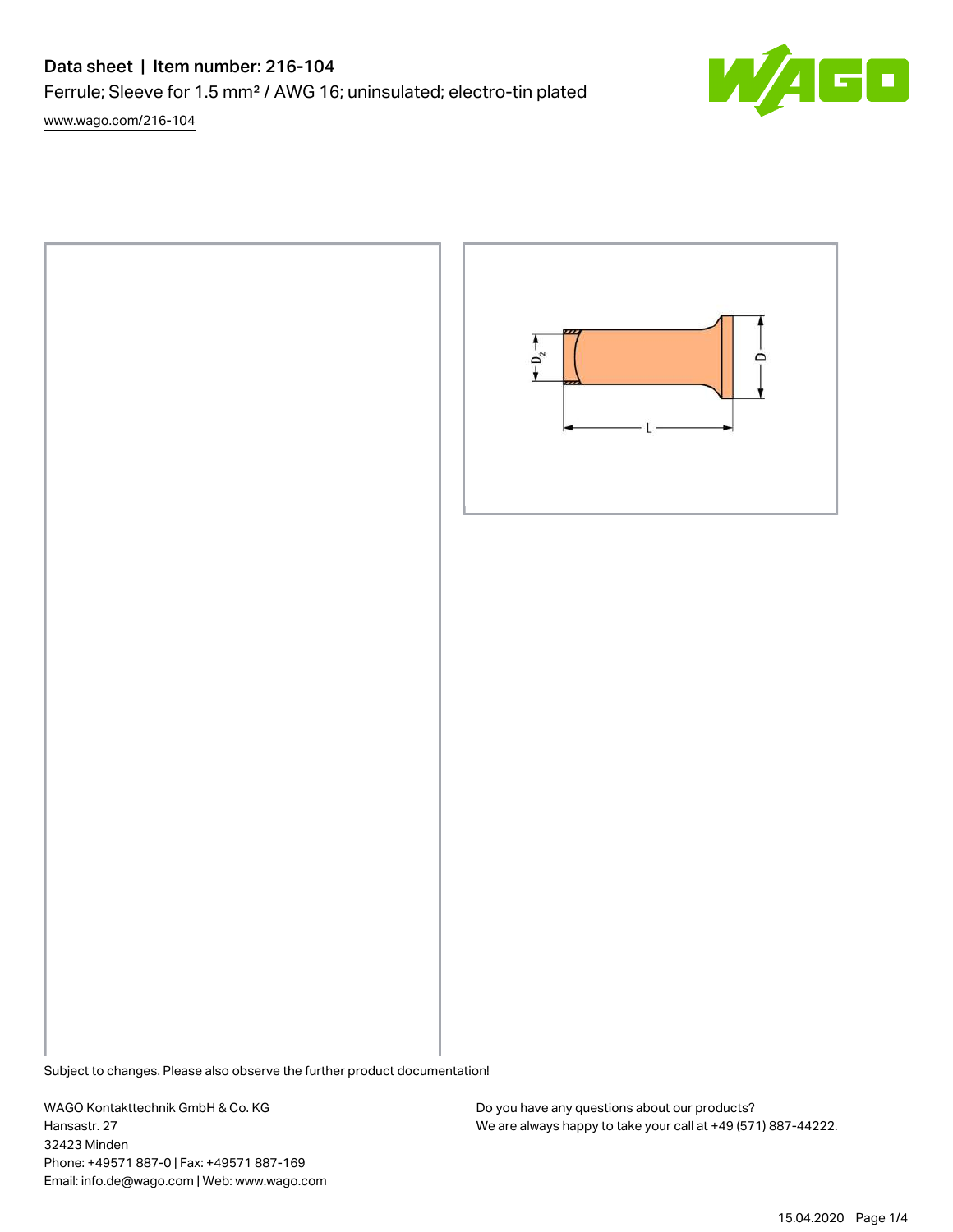



Subject to changes. Please also observe the further product documentation!

WAGO Kontakttechnik GmbH & Co. KG Hansastr. 27 32423 Minden Phone: +49571 887-0 | Fax: +49571 887-169 Email: info.de@wago.com | Web: www.wago.com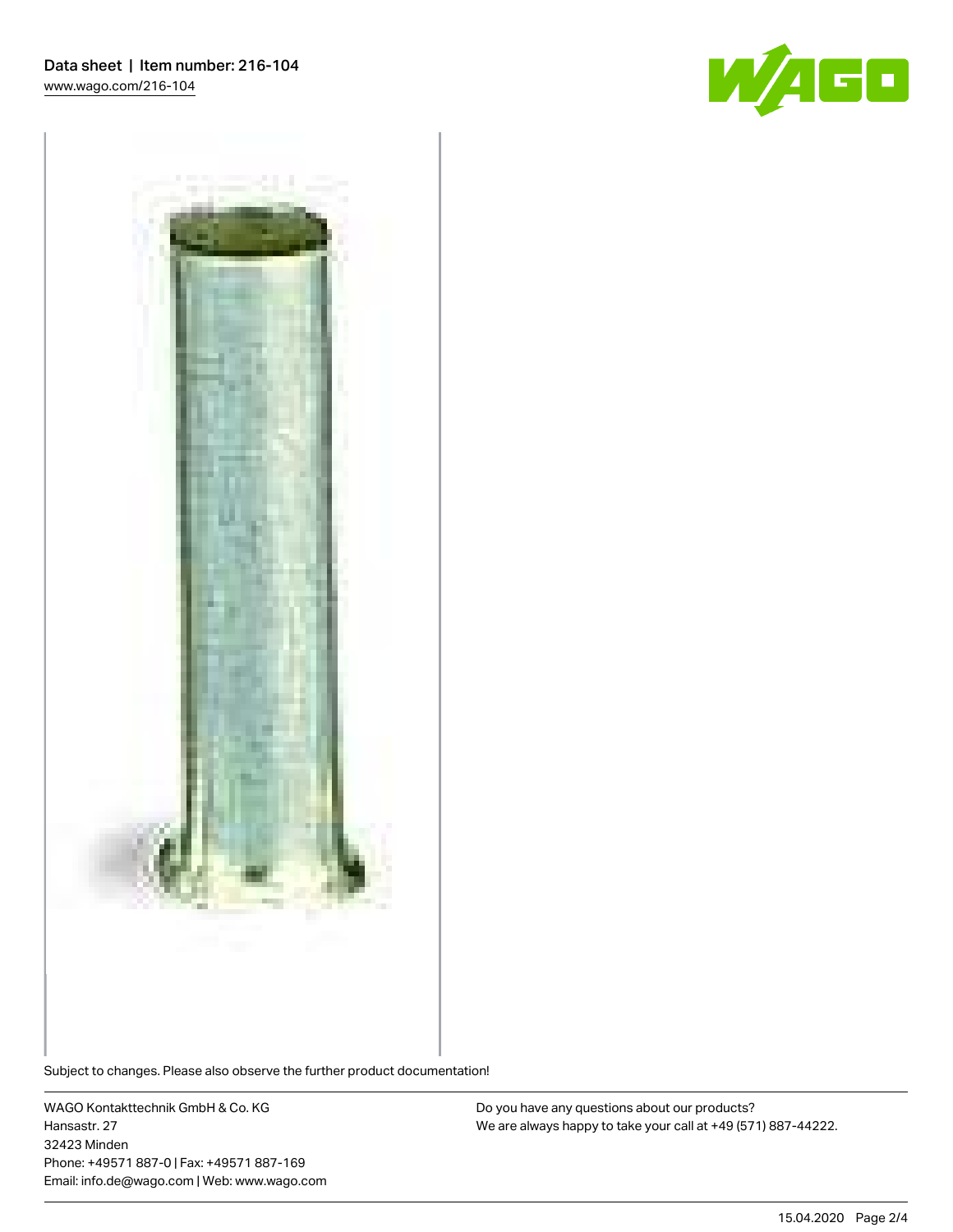

| <b>BOMcheck</b> /net |
|----------------------|
|                      |

# Data Technical Data

| Main product function | Ferrule               |
|-----------------------|-----------------------|
| Querschnitt Hülse AWG | 16 AWG                |
| Hülse für             | $1.5 \,\mathrm{mm}^2$ |

#### Connection data

| Strip length | 8 mm / 0.31 inch |
|--------------|------------------|
|              |                  |

#### Geometrical Data

| Length     | 8 <sub>mm</sub>     |
|------------|---------------------|
| Diameter   | $2.8 \,\mathrm{mm}$ |
| Diameter 2 | 1.7 mm              |

#### Material Data

| Weight | 0.1 <sub>g</sub> |
|--------|------------------|

#### Commercial data

| Product Group      | 2 (Terminal Block Accessories) |
|--------------------|--------------------------------|
| Packaging type     | <b>BOX</b>                     |
| Country of origin  | DE                             |
| <b>GTIN</b>        | 4017332277679                  |
| Customs Tariff No. | 85369010000                    |

## **Counterpart**

# **Downloads Documentation**

Bid Text

Subject to changes. Please also observe the further product documentation!

WAGO Kontakttechnik GmbH & Co. KG Hansastr. 27 32423 Minden Phone: +49571 887-0 | Fax: +49571 887-169 Email: info.de@wago.com | Web: www.wago.com